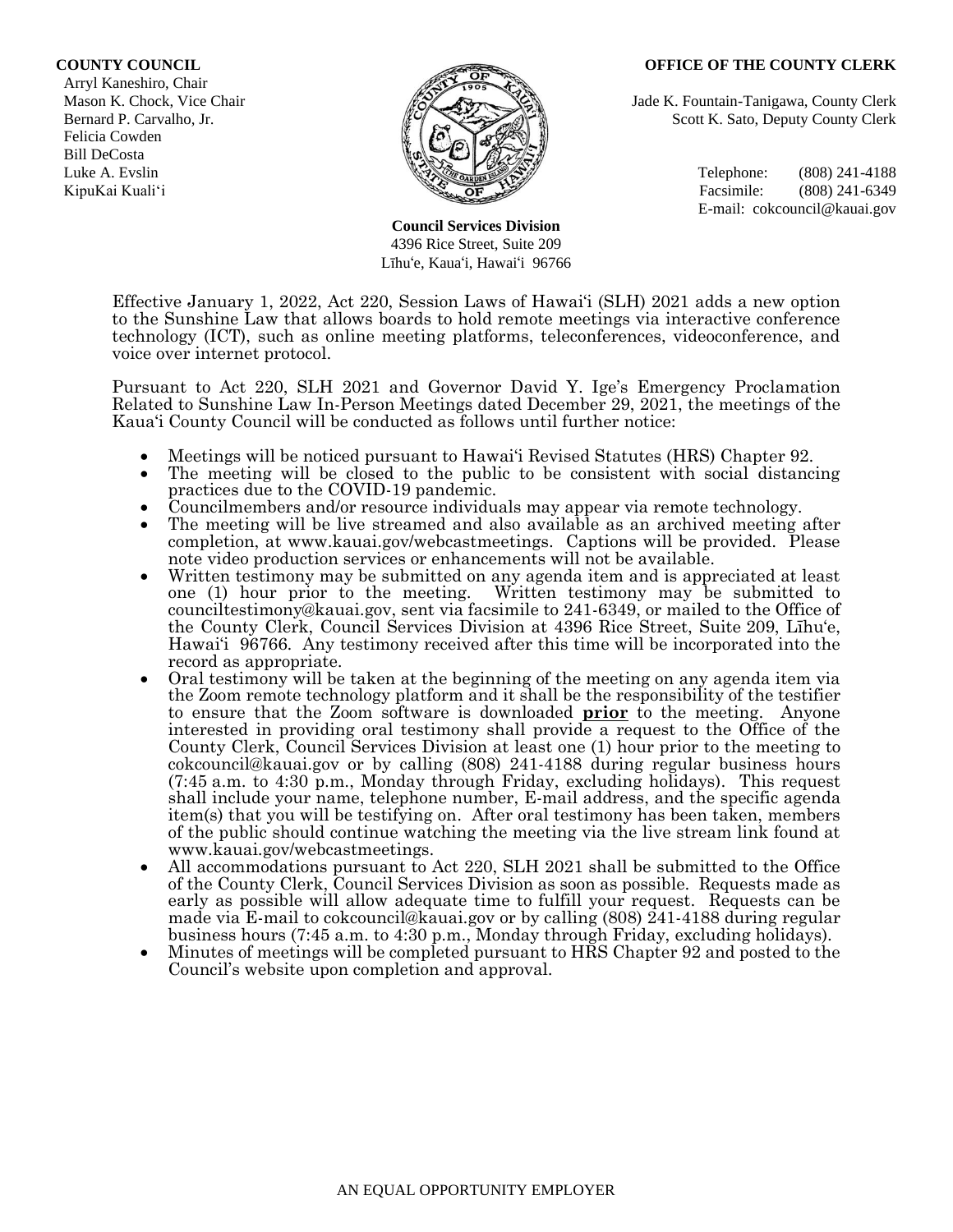# **COMMITTEE MEETING NOTICE AND AGENDA THURSDAY, JANUARY 20, 2022 8:30 A.M. OR SOON THEREAFTER** COUNCIL CHAMBERS

HISTORIC COUNTY BUILDING 4396 RICE STREET, SUITE 201 LĪHU'E, KAUA'I, HAWAI'I 96766

# **A. PUBLIC WORKS & VETERANS SERVICES COMMITTEE**

- 1. [PWVS 2022-01](https://kauai.granicus.com/MetaViewer.php?meta_id=155747) Communication (12/21/2021) from Council Chair Kaneshiro, requesting the presence of the Acting County Engineer, to provide a briefing regarding the siting of a new landfill.
- 2. PWVS [2022-02](https://kauai.granicus.com/MetaViewer.php?meta_id=155749) Communication (12/22/2021) from Councilmember Cowden, requesting the presence of the Acting County Engineer and the Director of Finance, to provide a briefing regarding electronic plan review and the electronic building permit system to include:
	- Successes (such as improvements in effectively and efficiently processing permits) and challenges with the project overall;
	- Successes and challenges with the system, selected software, and implementation;
	- Observations or feedback received regarding the customer experience (frustration, satisfaction, or neither); and
	- Advice and lessons learned that can assist other County departments implement more electronic processes.

## **B. PLANNING COMMITTEE**

1. [Bill No. 2834](https://kauai.granicus.com/MetaViewer.php?meta_id=155751) A BILL FOR AN ORDINANCE AMENDING CHAPTER 8, KAUA'I COUNTY CODE 1987, AS AMENDED, RELATING TO THE COMPREHENSIVE ZONING ORDINANCE, AND CHAPTER 22, KAUA'I COUNTY CODE 1987, AS AMENDED, RELATING TO PUBLIC HEALTH, SAFETY AND WELFARE *(Public Hearing held on January 12, 2022)*

### **C. FINANCE & ECONOMIC DEVELOPMENT COMMITTEE**

1. Minutes of the December 15, 2021 Finance & Economic Development Committee Meeting.